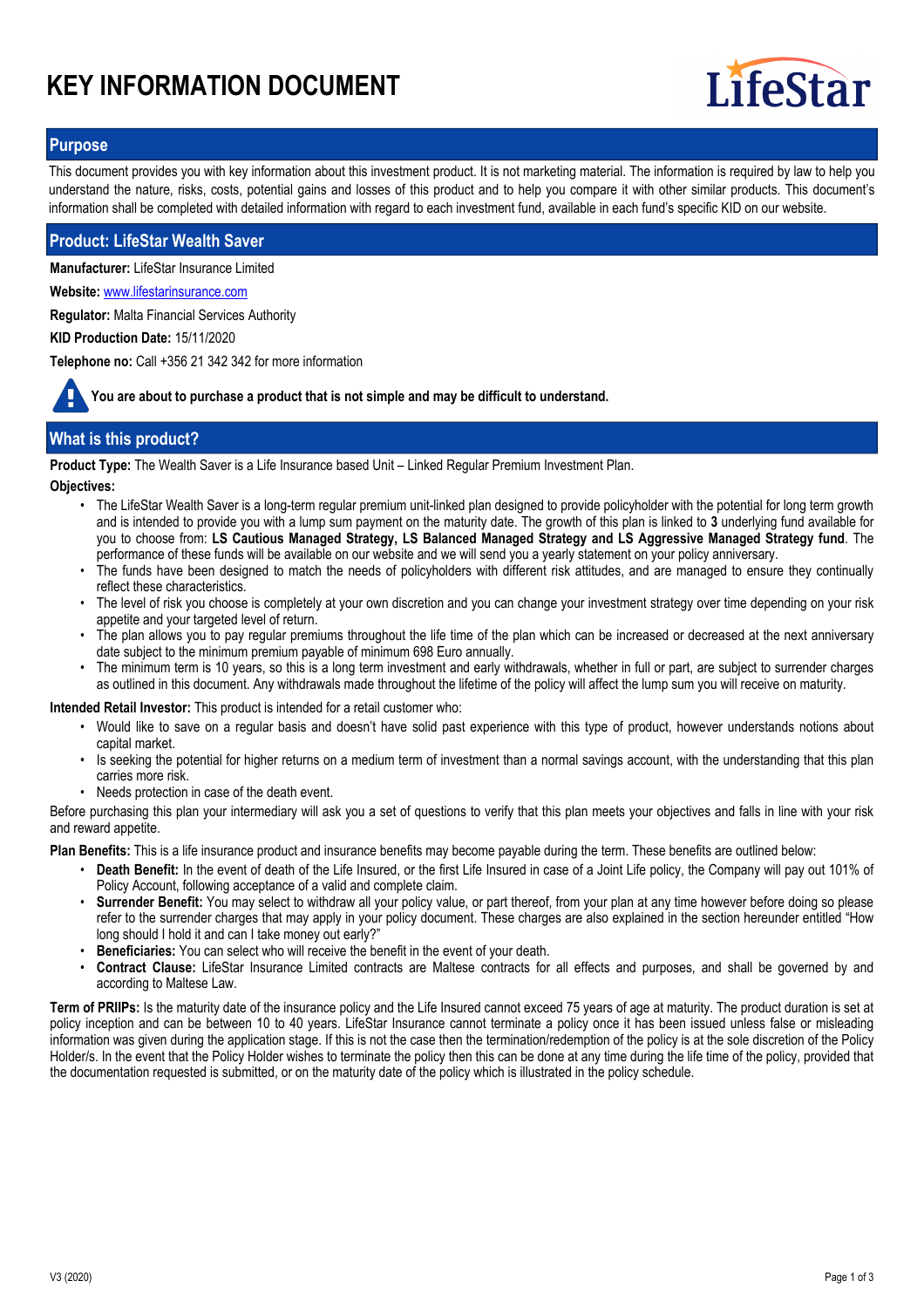#### Risk Indicator



- The Summary Risk Indicator, seen hereunder, is a guide to the level of risk of this this plan carries when compared to other products. It shows how likely it is that the product will lose money because of movements in the markets or because we are unable to pay. The Underlying Funds are made up of investments which have different levels of risk, each ranging from one (1) as the lowest to seven (7) as the highest. •
- The Share Class is in risk category 3, due to the rises and falls of its price or simulated data in the past. As the Share Class' risk category has been calculated using historical data, it may not be a reliable indication of the Share Class' future risk profile. The lowest category does not mean a risk free investment. •
- The level of risk your plan carries depends on your own choices and appetite to risk. What you get back will depend on the investment performance of the funds you choose throughout the lifetime of your policy in addition to policy charges outlined hereunder in section entitled "What are the Costs?". •
- The risk and returns on this product will be dependent upon which investment you choose. Further information on the possible returns for each fund available can be found in the Key Information Document (Investment Options Information) applicable to each fund. These can be found on our website https://www.lifestarinsurance.com/life-insurance/the-lifestar-wealth-saver-plan/. •
- The product may include early exit penalties, which are described in the section "How long should I hold it and can I take my money out early?".

## **Performance Scenarios**

Performance scenarios on this product will be dependent upon which investment you choose. Please refer to the Key Information Document (Investment Options Information) to view the possible performance scenarios.

# **What happens if LifeStar Insurance Limited is unable to pay out?**

In the event of insolvency whereby the Company is unable to meet its obligations to your policy, you as the Policy Owner may be entitled to compensation under the "Protection and Compensation Fund". This Fund is regulated by the Protection and Compensations Fund Regulations 2003 issued under the Insurance Business Act (Cap. 403).

# **What are the costs?**

The Company shall charge a number of fees as outlined in this section which are comprised of "one-off costs, ongoing costs & incidental costs". The Reduction in Yield (RIY) shows the impact of these fees based on the three (3) holding periods provided and any early exit charges are included. The figures are estimative and may change in the future.

### **Cost over time**

The following illustration is based on a Life policy (age 30 at inception) and an annual premium of 1,000 Euro. The person presenting you this product may charge you other costs. If so, this person will provide you with information about these costs and show you the impact that costs may have on your investment.

| Investment $[6 1,000]$          |            | If you cash in after 1 year | If you cash in after 10 years | If you cash in after 20 years |
|---------------------------------|------------|-----------------------------|-------------------------------|-------------------------------|
| Scenarios                       |            |                             |                               |                               |
| <b>Total costs</b>              | Min        | € 532.92                    | € 1,721.48                    | € 4,234.84                    |
|                                 | <b>Max</b> | € 541.26                    | € 1,774.39                    | €4,949.44                     |
| Impact on return (RIY) per year | <b>Min</b> | 54.13%                      | 3.29%                         | 1.98%                         |
|                                 | Max        | 56.40%                      | 3.44%                         | 2.23%                         |